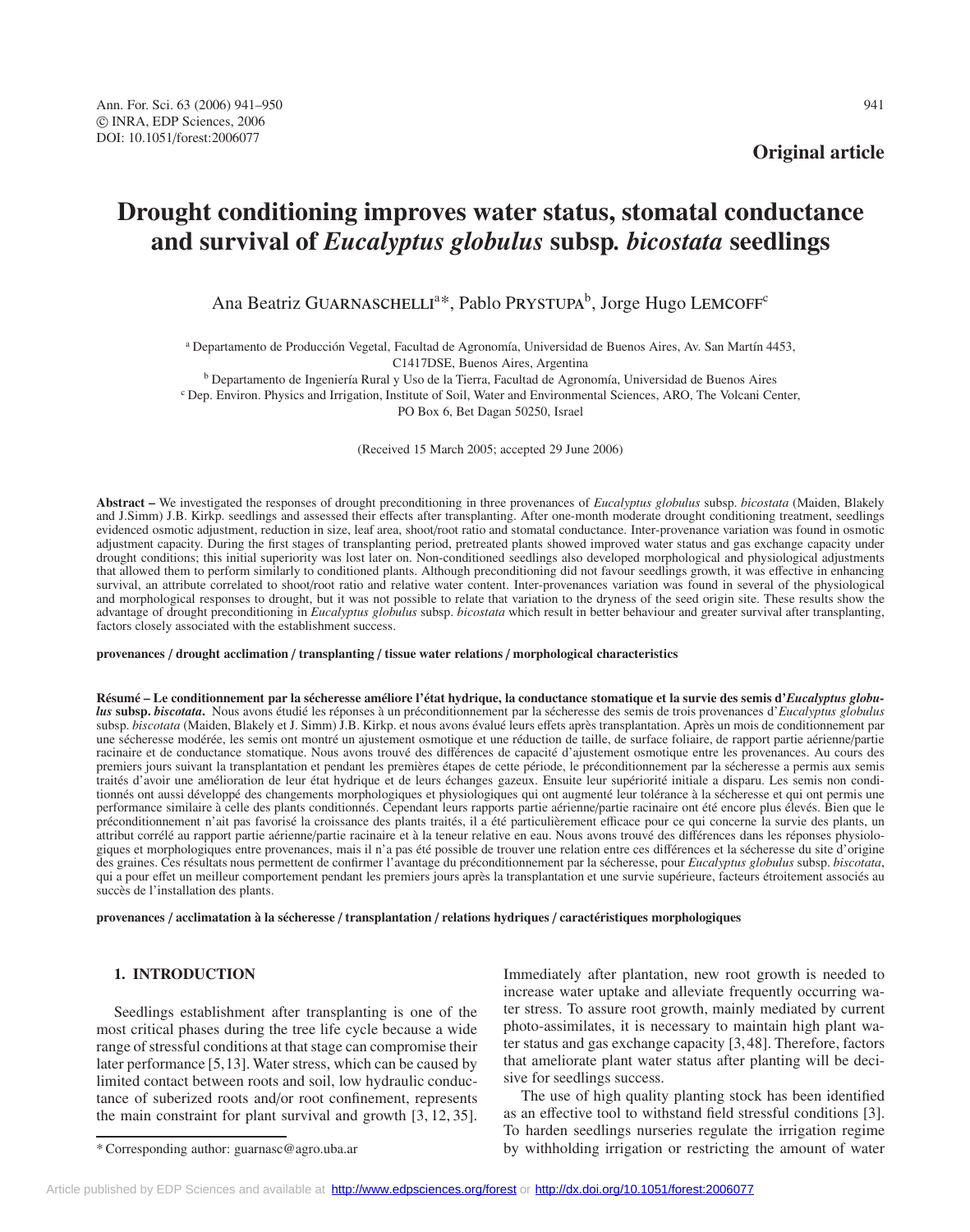| Provenance     | Latitude            | Longitude                              | Altitude | Mean annual rainfall | Mean annual maximum temp. | Mean annual minimum temp. |
|----------------|---------------------|----------------------------------------|----------|----------------------|---------------------------|---------------------------|
|                |                     |                                        | (m)      | (mm)                 | $^{\circ}\mathrm{C}$      |                           |
| Nullo Mountain |                     | $32^{\circ} 43'$ S $150^{\circ} 13'$ E | 950      |                      |                           |                           |
| Wee Jasper     | 35 $^{\circ}$ 11' S | $148^{\circ}$ 04' E                    | 870      | 1077                 | 20                        |                           |
| Tumbarumba     | $35^{\circ} 38'$ S  | $148^{\circ}$ 09' E                    | 720      | 974                  | -9                        |                           |

**Table I.** Location and mean climatic data of *E. globulus* subsp. *bicostata* provenances.

supplied for short periods [23]. Seedlings of several conifer species exposed to water deficit displayed drought hardiness and were able to maintain more favorable water status, gas exchange [50,58], and greater survival after plantation compared to non-conditioned plants [51]. Similar results were observed with three representative Mediterranean species [52, 53].

After submission to water restriction regimes, plants may develop different adjustments which acclimatize them to drought. It has been observed slow growth and changes in dry matter partitioning, mainly reductions in leaf area and shoot/root ratio [22, 40]. Stock types with low shoot/root ratio perform better under drought conditions because a more favorable balance between water uptake and loss is reached [8, 49]. Physiological changes can include osmotic adjustment, elastic adjustment and stomatal regulation [9, 10, 40, 59]. Osmotic adjustment, which allows plants to maintain turgor through the net accumulation of solutes, facilitates turgor-dependent processes such us stomatal opening and gas exchange under stressful conditions [30, 46, 57]. Similarly, increases in tissue elasticity allow plants to lose more water before reaching turgor loss point [46]. Thus both physiological mechanisms may contribute also to better performance after plantation [3, 56].

*E. globulus* is one of the most appreciated and commercially important species of this genus. Besides Australia, blue gum is widely planted in the Iberian Peninsula and South America where it is considered a species of prime economical relevance. Its success as a plantation tree species has been attributed to its high productivity and superior pulping quality. During the establishment of blue gum, water deficiencies represent the main risk, causing growth reduction and affecting survival [33, 41, 56].

In a previous study, we analyzed the responses to three water regimes in seedlings of *E. globulus*. We observed a substantial reduction in leaf area and the development of osmotic adjustment in water-stressed seedlings of *E. globulus*, changes that were associated with drought acclimation [16]. During a 6-day drought period, imposed after preconditioning, we observed that acclimated plants showed higher stomatal conductance, predawn relative water content, water potential and greater survival than non-acclimated plants [16]. Similar responses had also been reported by Sasse and Sands [37].

Previous studies have shown the usefulness of drought preconditioning in pot-grown *E. globulus* plants [16, 37]. In contrast, little is known about seedlings performance after planting. Therefore it is necessary to evaluate the effects of preconditioning on seedlings performance after being planted [14], considering among other responses, their water status and gas exchange, processes associated with seedlings root growth and closely linked to a successful establishment [3,12].

Processes involved in drought acclimation of *E. globulus* subsp. *bicostata* have not been fully elucidated [16, 54], nor how physiological and morphological mechanisms might interact to bring about water stress tolerance in provenances coming from contrasting sites. We were particularly interested in the responses of three provenances of *E. globulus* subsp. *bicostata*, which showed promising results under field conditions in Argentina, but at the same time, exhibited some differences in survival and productivity (Pathauer, personal communication).

The objectives of the present study were: (1) to assess physiological and morphological adjustments in seedlings of three provenances of *E. globulus* subsp. *bicostata* submitted to drought preconditioning, (2) to evaluate the influence of drought preconditioning on seedlings performance after planting under water limiting conditions.

# **2. MATERIALS AND METHODS**

## **2.1. Plant material and growth conditions**

The experiment was carried out on three provenances of *E. globulus*subsp*. bicostata* from New South Wales, Australia. Details of their native habitats are shown in Table I. Nullo Mountain, Wee Jasper and Tumbarumba provenances were chosen due to their promising performance in southeastern Buenos Aires province, Argentina. Nullo Mountain showed the highest levels of survival, while the other two provenances had significantly the highest growth rates (Pathauer, personal communication).

An Australian tree-seed company provided the seeds. Pregerminated seeds were sown in one-liter plastic pots (diameter 10 cm, height 20 cm), filled with sieved topsoil of medium texture, and sand (3:1) (v/v) on August 1999. Seedlings were maintained during the whole experiment in a glasshouse located in the experimental field of the Faculty of Agronomy, University of Buenos Aires (34◦ 35' 27" S, 58° 29' 47" W, and 20 m a.s.l.). Pots on wooden benches at a density of 81 plants m−2, were watered daily and periodically rotated to assure uniform growth conditions. Average temperature and relative humidity in the greenhouse were recorded during the experimental period by a meteorological station. Day-length varied from 14 h (December) to 12 h (March). Daily maximum vapor pressure deficits averaged  $1.83 \pm 0.08$  kPa while average daily radiant energy integral was 20.28 ± 0.74 MJ m<sup>-2</sup> day<sup>-1</sup>.

Five months later, seedlings had an average root-collar diameter and height of  $2.8 \pm 0.1$  mm and  $18.0 \pm 0.4$  cm (Nullo Mountain),  $2.9 \pm 0.1$  mm and  $21.5 \pm 0.4$  cm (Wee Jasper), and  $2.8 \pm 0.1$  mm and  $20.3 \pm 0.5$  cm (Tumbarumba) respectively. Dry mass and shoot/root ratio for all provenances were  $3.25 \pm 0.15$  g and  $2.08 \pm 0.1$  respectively.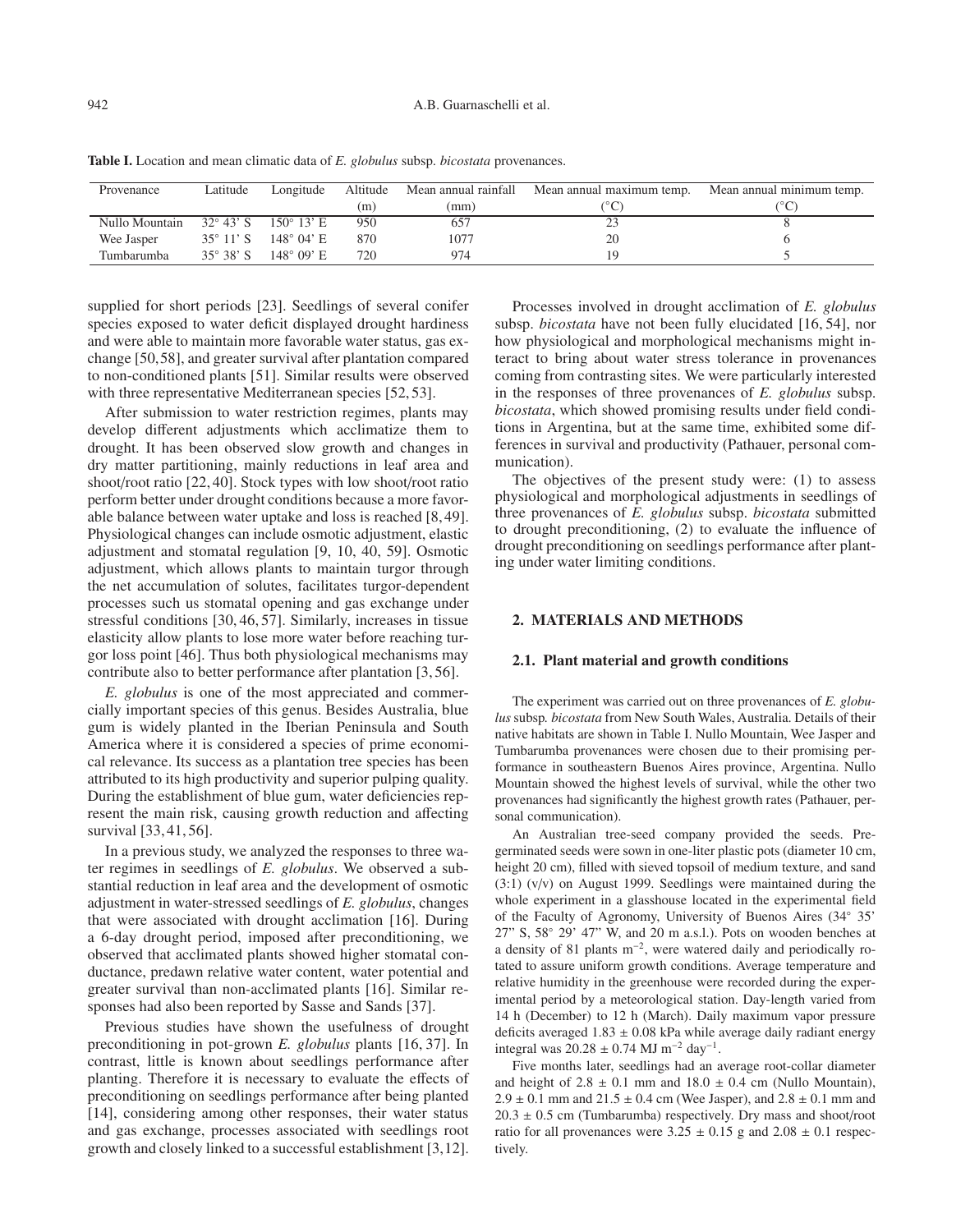#### **2.2. Drought preconditioning period**

Drought preconditioning was initiated in late December 2000 (summer). Fifty seedlings per provenance were randomly selected, divided in two groups and submitted to different water regimes. During a 32-days period, 30 seedlings were watered to pot capacity daily (C plants), while the remaining 20 seedlings were submitted to a gradual water stress (S plants). Every afternoon (05.00 pm) five C plants of each provenance were weighed  $(W_1)$ , watered to saturation and again weighed after 3 h ( $W_2$ ). The difference ( $W_2 - W_1$ ) yielded the amount of water lost by each provenance. S plants received a proportion of the water used by C plants of their respective provenance: at the beginning of the drought period, S plants received 50% of control and, the amount was lowered by 10% every 6 days till reached 10% of control at the end.

#### **2.3. Plantation and post-transplanting period**

When the preconditioning period ended, 30 randomly selected plants per provenance (20 C plants and 10 S plants) were planted in 10 L plastic containers, 200 µ black polyethylene (diameter 20 cm, height 35 cm), filled with sieved topsoil of medium texture, and sand  $(3:1)$  (v/v). After plantation all plants were watered to pot capacity. Five days later (on February 2000 – mid summer), for each provenance, 10 C plants were watered daily (CC); water was withheld in the other 10 C plants (CS) and the 10 S plants (SS) during a 40-days period.

## **2.4. Growth and dry matter allocation**

To estimate seedlings attributes ten plants per treatment (combination of provenance  $\times$  water regime) were randomly selected at the end of preconditioning period and five plants at the end of posttransplanting period. Seedling height (using a ruler to the nearest millimeter) and root collar diameter (using a caliper to the nearest 1/10 mm) were measured at both periods. Leaf area was measured with a leaf area meter (LI 3000, Li-Cor Inc., Lincoln, NB, USA) when preconditioning ended.

Plants were separated into stems, roots and leaves. Roots were washed thoroughly; soil was removed from roots with tap water above a 0.5-mm screen sieve. Stems, leaves and roots were oven dried at 70 ◦C for 72 h and weighed. Specific leaf area (*SLA*) was calculated as the ratio between leaf area and leaf dry mass. Dry mass relative growth rates (*RGR*) were calculated for both periods using the following equation: *RGR* (g g<sup>-1</sup> d<sup>-1</sup>) = ln *M*<sub>2</sub> – ln *M*<sub>1</sub>/ *t*<sub>2</sub> – *t*<sub>1</sub>, where *M*<sub>1</sub> and  $M_2$  are dry mass at the beginning and the end of the sampling period, and  $t_1$  and  $t_2$  are the dates of sampling [19].

#### **2.5. Stomatal conductance**

Leaf stomatal conductance  $(g_s)$  was measured at ambient conditions in the glasshouse with a steady-state porometer (LI 1600, Li-Cor Inc., Lincoln, NB, USA). Measurements were done around midday during sunny days on young fully expanded leaves at the end of preconditioning, and 16, 28 and 36 days after withholding irrigation after transplanting.

#### **2.6. Plant water potential and relative water content**

Predawn relative water content (*RWC*) and leaf water potential  $(\Psi_w)$  were measured at the end of preconditioning period. After transplanting, midday *RWC* was measured 16, 28 and 36 days after initiating the differential water regime on well-expanded leaves close to those used for  $a_{s}$ .

 $\Psi_{\rm w}$  was measured with a pressure chamber (PMS Instruments, Corvallis, OR, USA). Because seedlings of *E. globulus* subsp. *bicostata* have sessile leaves, in each selected leaf, the base of the lamina was cut with a sharp blade, and then they were placed in the chamber with the main vein protruding through the chamber opening.

*RWC* was measured in leaf discs that were taken to the laboratory after collection and weighed. The discs were then hydrated to full saturation, blotted gently with tissue paper and weighed. Samples were dried at 70 ◦C for 72 h and dry mass measured. *RWC* was calculated using the following equation:  $RWC \, (\%) = (M_f - M_d)/(M_t - M_d) \times 100$ , where  $M_f$  is fresh mass,  $M_d$  is dry mass and  $M_t$  is turgid mass [2].

#### **2.7. Pressure-Volume curves**

Plant water parameters were estimated through pressure-volume (P-V) curve analysis [45] at the end of both preconditioning and posttransplanting period. At dawn shoots were cut at the collar; they were re-cut under distilled water to prevent any air bubble in the conducting tissue. Shoots were maintained under distilled water and were transferred to a humid chamber with dimmed light for 12 h, at 12 ◦C, to allow complete re-hydration. The repeat pressurization method was used to generate the curves [18]. Samples were allowed to air dry on the lab bench between consecutive measurements and  $\Psi_w$  was determined at periodic intervals with a pressure chamber [38]. At each measurement, fresh mass was estimated by considering mean mass of the sample before and after each pressure bomb reading. When necessary, turgid mass was obtained by extrapolation of  $\Psi_w = 0$  in the plot of  $\Psi_{\rm w}$  versus fresh mass according to White et al. [57]. Ten to fourteen pressurizations were done in each plant, and at least five points were obtained on the linear phase of the *RWC* vs.  $1/\Psi_{\rm w}$  curves [47]. After these measurements, shoots were oven-dried to obtain dry mass. Schulte's PV Curve Analysis Program (version July 1998) [39], was used to estimate osmotic potential at full turgor ( $\Psi \pi_{100}$ ), osmotic potential at turgor loss point ( $\Psi \pi_0$ ), maximum bulk modulus of elasticity ( $\xi_{\text{max}}$ ), relative water content at turgor loss point ( $RWC_0$ ), apoplasmic water fraction ( $\theta$ ) and maximum turgor pressure ( $\Psi_{p100}$ ). Turgid mass to dry mass ratio (*T M*/*DM*) was also calculated. Osmotic adjustment was evaluated as the difference in  $\Psi \pi_{100}$  between control and stressed plants. Elastic adjustment was calculated as the difference in  $\xi_{\text{max}}$  between control and stressed plants.

#### **2.8. Data analysis**

A multifactor analysis of variance was performed considering the effects of provenance (three) and watering regime (two or three according to the period), with five to ten replications according to the parameter. Bartlett's test was used to analyze homogeneity of variance and transformations were done when variance homogeneity was not found. When effects were significant, means were separated with Tukey's multiple range test. Simple linear regression analysis was done among variables. All statistical analysis were done using SAS statistical package, SAS Institute, Cary, NC [36].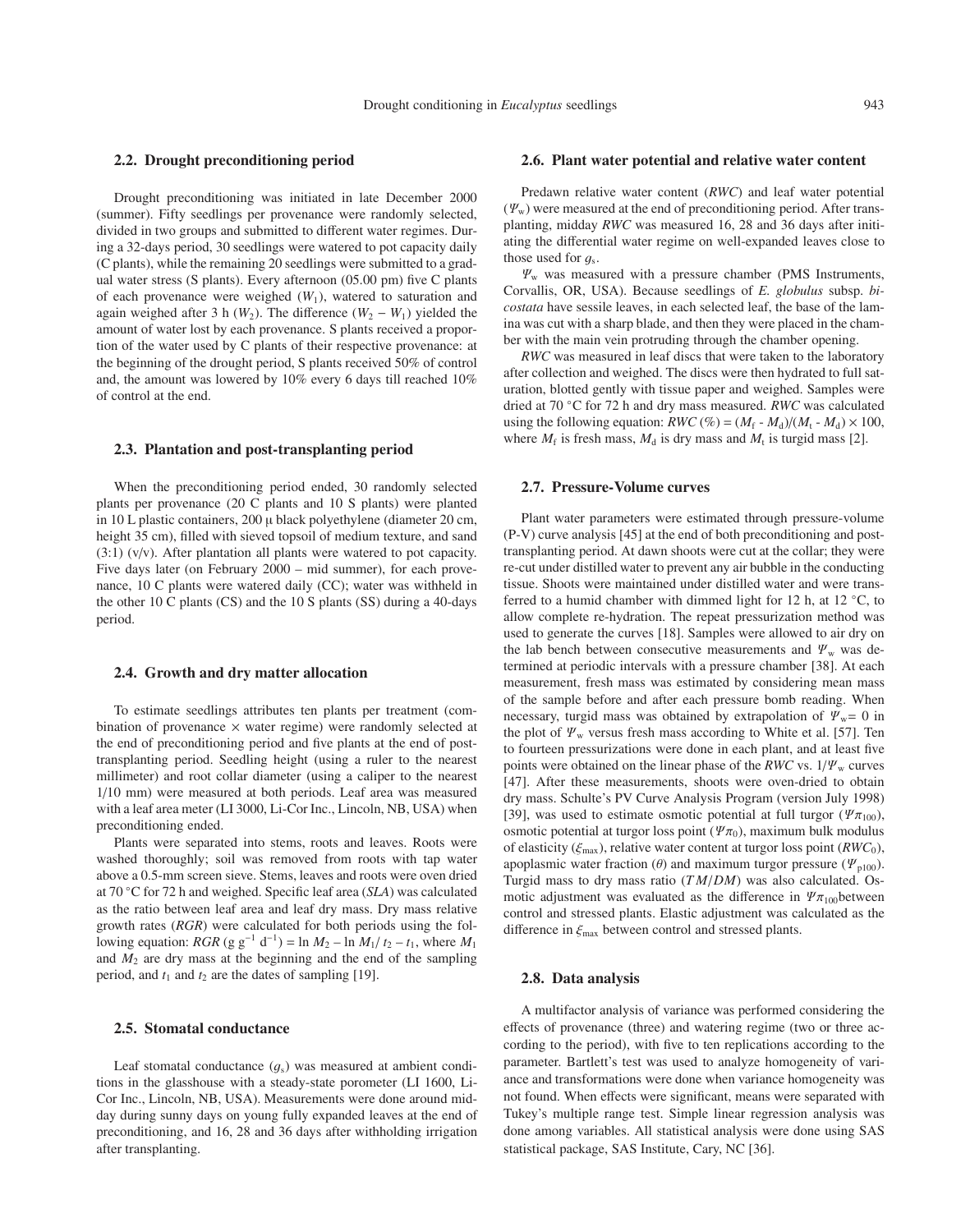**Table II.** Growth and biomass allocation of *E. globulus* subsp. *bicostata* seedlings at the end of drought preconditioning period, and dry matter relative growth rate for that period. Means  $\pm$  standard error. Values followed by the same letter are not significantly different at  $p < 0.05$ . WR: Water regime, C: control, S: water stress. P: provenance, NM: Nullo Mountain, WJ: Wee Jasper, Tu: Tumbarumba. *LA*: Leaf area, *SLA*: specific leaf area, *RGR*: biomass relative growth rate. In the analysis of variance numbers indicate probability levels up to 0.05; ns indicates  $p > 0.05$ .

| Factor                             | Level         | Diameter        | Height           | Total           | Shoot/root        | LA                 | <b>SLA</b>           | <b>RGR</b>          |
|------------------------------------|---------------|-----------------|------------------|-----------------|-------------------|--------------------|----------------------|---------------------|
|                                    |               | (mm)            | (cm)             | DM(g)           | biomass ratio     | $\rm (cm^2)$       | $\rm (mm^2~mg^{-1})$ | $(g g^{-1} d^{-1})$ |
| <b>WR</b>                          | C             | $3.8 \pm 0.1 a$ | $26.6 \pm 1.0 a$ | $3.4 \pm 0.1 a$ | $2.93 \pm 0.09$ a | $222.1 \pm 9.8$ a  | $12.1 \pm 0.5$ a     | $0.019 \pm 0.001$ a |
|                                    | S             | $3.3 \pm 0.1 b$ | $22.3 \pm 0.7$ b | $2.7 \pm 0.1$ b | $2.48 \pm 0.09$ b | $179.5 \pm 7.1$ b  | $12.7 \pm 0.4$ a     | $0.013 \pm 0.001$ b |
|                                    | <b>NM</b>     | $3.6 \pm 0.1 a$ | $21.3 \pm 0.4$ b | $3.2 \pm 0.1 a$ | $2.61 \pm 0.10$ a | $195.8 \pm 11.6$ a | $11.0 \pm 0.5 a$     | $0.012 \pm 0.001$ c |
| P                                  | W.J           | $3.6 \pm 0.1 a$ | $24.8 \pm 0.5$ a | $3.0 \pm 0.2 a$ | $2.73 \pm 0.13$ a | $205.5 \pm 9.1 a$  | $12.6 \pm 0.4$ ab    | $0.021 \pm 0.002$ a |
|                                    | Tu            | $3.7 \pm 0.1 a$ | $25.1 \pm 0.6$ a | $2.9 \pm 0.2 a$ | $2.74 \pm 0.14$ a | $204.9 \pm 13.4$ a | $13.5 \pm 0.4 b$     | $0.015 \pm 0.002$ b |
| Two way ANOVA $(p \text{ values})$ |               |                 |                  |                 |                   |                    |                      |                     |
|                                    | WR            | 0.004           | ${}< 0.001$      | < 0.001         | < 0.001           | ${}< 0.001$        | ns                   | ${}_{< 0.001}$      |
|                                    | P             | ns.             | ${}< 0.001$      | ns              | ns                | ns                 | 0.002                | ${}< 0.001$         |
|                                    | $WR \times P$ | ns              | <sub>ns</sub>    | ns              | <sub>ns</sub>     | ns                 | <sub>ns</sub>        | ns.                 |

## **3. RESULTS**

## **3.1. Drought preconditioning period**

# *3.1.1. Growth and biomass allocation*

Drought preconditioning reduced seedlings growth and modified most seedlings attributes. No interactions were detected, thus the three provenances responded similarly to drought (Tab. II). Water-stressed seedlings had significantly lower diameter, height and leaf area compared to control plants. Total biomass exhibited an average reduction of 20% in water stress seedlings, and because of a lower proportion of biomass allocated to aboveground components, shoot/root biomass ratio decreased by an average of 15%. Among all the attributes, biomass *RGR* evidenced the most severe reduction, 32% lower in drought-conditioned plants. Specific leaf area was not affected by drought.

Irrespective of the nursery water regime, provenances showed significant variations. Nullo Mountain seedlings showed the lowest height, SLA and biomass *RGR* (Tab. II). In addition, there was a significant difference in the biomass *RGR* between Wee Jasper and Tumbarumba.

#### *3.1.2. Stomatal conductance*

Leaf stomatal conductance decreased progressively as water deficit intensified (data not shown). At the end of the drought preconditioning treatment, the reduction followed the same trend in all three provenances. Stressed seedlings showed significantly (*p* < 0.001) lower  $q_s$  (14.3 ± 1.8 mmol m<sup>-2</sup> s<sup>-1</sup>) than well-watered plants (610.7  $\pm$  51.9 mmol m<sup>-2</sup> s<sup>-1</sup>). Considering stressed plants separately, Tumbarumba exhibited higher  $g_s$  (22.5  $\pm$  6.8 mmol m<sup>-2</sup> s<sup>-1</sup>) than Nullo Mountain<br>(10.2 + 0.8 mmol m<sup>-2</sup> s<sup>-1</sup>) and Wee Jasper plants (13.5 + (10.2  $\pm$  0.8 mmol m<sup>-2</sup> s<sup>-1</sup>) and Wee Jasper plants (13.5  $\pm$ 1.1 mmol m<sup>-2</sup> s<sup>-1</sup>) ( $p = 0.045$ ).

#### *3.1.3. Plant water potential and relative water content*

Drought decreased  $\Psi_w$  of the three provenances by 2.86 MPa ( $p \le 0.001$ ). *RWC* was also significantly decreased by preconditioning but inter-provenance differences



**Figure 1.** Relative water content (*RWC*, %) in seedlings of *E. globulus* subsp. *bicostata* after drought preconditioning. Vertical bars represent standard error. C: Control, S: water stress. NM: Nullo Mountain, WJ: Wee Jasper, Tu: Tumbarumba.

were found  $(p < 0.001)$  (Fig. 1). No differences were observed in the *RWC* among well-watered plants. Among stressed plants, Tumbarumba had significantly higher *RWC* than Wee Jasper.

#### *3.1.4. Pressure-Volume curves*

There were significant changes in parameters derived from P-V curves at the end of preconditioning period (Tab. III). Osmotic potential at full turgor decreased significantly in waterstressed plants of Tumbarumba ( $p = 0.035$ ), which showed an average osmotic adjustment of 0.25 MPa (Fig. 2). No significant changes were observed in the  $\Psi \pi_{100}$  of Nullo Mountain and Wee Jasper. By contrast, all provenances exhibited a similar decrease in  $\Psi \pi_0$  and *RWC*<sub>0</sub>, and a similar increase in the  $\theta$  fraction. Drought did not significantly change  $\xi_{\text{max}}$  or *TM*/*DM*. Despite differences in  $\Psi \pi_{100}$  between control and stressed plants, no significant changes were observed in  $\Psi_{p100}$ , probably because this parameter depends not only on the effects of solute accumulation, but also on the cell wall elasticity, which tended to decrease ( $y = -0.74 \Psi \pi_{100} + 0.0174 \xi_{\text{max}}$ ,  $r^2 = 0.69$ ,  $p < 0.001$ ).

Irrespective of the water regime, Tumbarumba showed the largest values of  $\Psi_{p100}$ . The lowest  $\xi_{\text{max}}$  and  $\Psi_{p100}$  were observed in Wee Jasper plants, while the largest  $\theta$  corresponded to Nullo Mountain (Tab. III).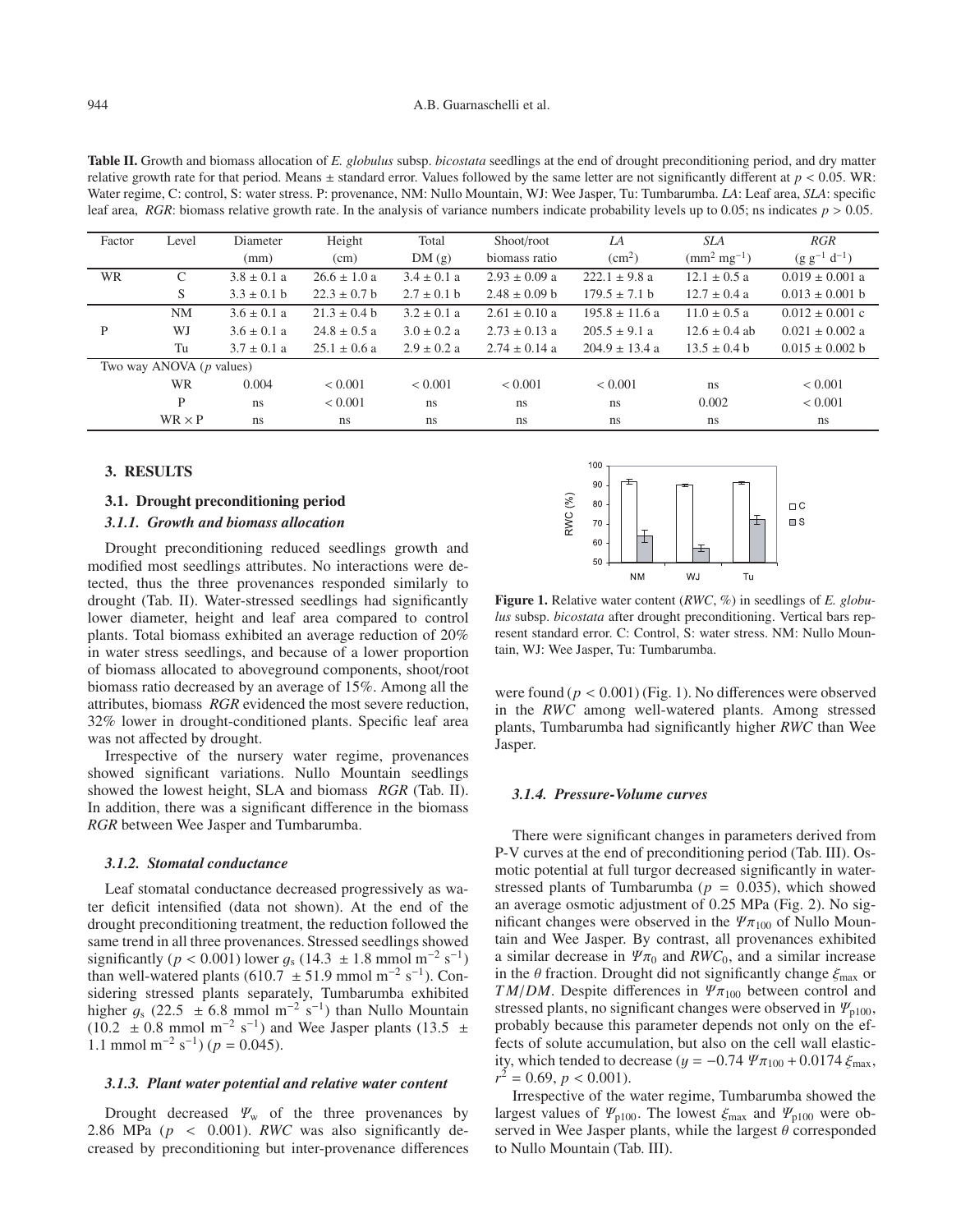**Table III.** Tissue water parameters of *E. globulus* subsp. *bicostata* at the end of drought preconditioning period. Means ± standard error. Values followed by the same letter are not significantly different at *<sup>p</sup>* < 0.05. WR: Water regime, C: control, S: water stress. P: provenance, NM: Nullo Mountain, WJ: Wee Jasper, Tu: Tumbarumba. Ψπ<sub>0</sub>: Osmotic potential at turgor loss point,  $\xi_{\text{max}}$ : maximum bulk modulus of elasticity, *RWC*<sub>0</sub>: relative water content at turgor loss point, θ: apoplasmic water fraction, Ψp100: maximum turgor pressure, *T M*/*DM*: turgid mass/dry mass. In the analysis of variance numbers indicate probability levels up to 0.05; ns indicates  $p > 0.05$ .

| Factor                             | Level     | $\Psi$ $\pi_0$     | $\xi_{\rm max}$    | $RWC_0$           | $\theta$          | $\Psi_{\text{p100}}$ | TM/DM             |
|------------------------------------|-----------|--------------------|--------------------|-------------------|-------------------|----------------------|-------------------|
|                                    |           | (MPa)              | (MPa)              | (%)               |                   | (MPa)                |                   |
| WR                                 | C         | $-1.64 \pm 0.03$ a | $16.34 \pm 0.73$ a | $87.7 \pm 0.45$ a | $0.17 \pm 0.02$ b | $1.39 \pm 0.02$ a    | $3.12 \pm 0.06$ a |
|                                    | S         | $-1.94 \pm 0.04$ b | $15.09 \pm 0.60$ a | $85.2 \pm 0.52$ b | $0.33 \pm 0.02$ a | $1.44 \pm 0.03$ a    | $3.12 \pm 0.06$ a |
|                                    | <b>NM</b> | $-1.74 \pm 0.04$ a | $17.42 \pm 0.72$ a | $87.5 \pm 0.50$ a | $0.28 \pm 0.03$ a | $1.42 \pm 0.03$ a    | $3.11 \pm 0.07$ a |
| P                                  | W.J       | $-1.81 \pm 0.04$ a | $13.00 \pm 0.51$ b | $85.6 \pm 0.75$ a | $0.26 + 0.03$ ab  | $1.35 + 0.03$ h      | $3.10 \pm 0.05$ a |
|                                    | Tu        | $-1.82 \pm 0.07$ a | $16.71 \pm 0.81$ a | $86.2 \pm 0.66$ a | $0.20 \pm 0.02$ b | $1.48 \pm 0.04$ a    | $3.16 \pm 0.09$ a |
| Two way ANOVA $(p \text{ values})$ |           |                    |                    |                   |                   |                      |                   |
| <b>WR</b>                          |           | < 0.001            | ns                 | < 0.001           | < 0.001           | ns                   | <sub>ns</sub>     |
| P                                  |           | ns                 | < 0.001            | ns                | 0.042             | 0.031                | <sub>ns</sub>     |
| $WR \times P$                      |           | <sub>ns</sub>      | ns                 | ns                | ns                | ns                   | ns                |



**Figure 2.** Osmotic potential at full turgor ( $\Psi \pi_{100}$ ) in seedlings of *E. globulus* subsp*. bicostata* after drought preconditioning. Vertical bars represent standard error. C: Control, S: water stress. NM: Nullo Mountain, WJ: Wee Jasper, Tu: Tumbarumba.

#### **3.2. Post-transplanting period**

#### *3.2.1. Growth and biomass allocation*

Under well-watered conditions the three provenances had similar total biomass, but significant differences were observed among water regimes within each provenance  $(p = 0.049)$ (Fig. 3A). Biomass of CS and SS plants of Nullo Mountain were similarly reduced by an average of 72% and 75% respectively. By contrast, CS plants of Wee Jasper and Tumbarumba were less affected (68% and 53%) than their respective SS plants (77% and 75%).

Drought caused a large effect on aboveground biomass which resulted in a significant reduction in shoot/root biomass ratio ( $p \leq 0.001$ ), and the three provenances responded similarly. Under water stress, seedlings had lower shoot/root biomass ratio than controls, with SS plants showing lower values than CS plants (Fig. 3B). In addition, provenances differed in biomass allocation ( $p = 0.014$ ). Wee Jasper (3.84  $\pm$  0.27) showed higher shoot/root biomass ratio than Nullo Mountain  $(3.32 \pm 0.27)$  and Tumbarumba  $(3.27 \pm 0.22)$ .

Drought-induced decreases of biomass *RGR*, diameter and height varied according to the parameter (Tab. IV). Biomass *RGR* followed the same pattern as that observed for total biomass. Stressed plants of the three provenances had similar diameter, with differences among controls. In contrast we

found significant differences in height among control plants and stressed plants. Both CS and SS seedlings of Nullo Mountain had similar height, while CS plants of Wee Jasper and Tumbarumba were larger than their respective SS plants.

#### *3.2.2. Stomatal conductance*

Plants exposed to soil water deficit exhibited a rapid decline in  $q_s$ , showing a different pattern according to the provenances 16-days and 28-days after initiating the water restriction (Fig. 4). In both cases, the provenance  $\times$  water regime interaction was significant. Well-irrigated plants (CC) showed similar  $g_s$ , while preconditioned seedlings (SS) showed a slower decline than those not previously stressed (CS). Higher  $g<sub>s</sub>$  were detected in SS seedlings of Tumbarumba. In the last evaluation under relative severe drought conditions, no significant differences were found between CS and SS plants  $(p = 0.045)$ .

#### *3.2.3. Relative water content*

Withholding irrigation caused a significant decline in midday *RWC* of stressed seedlings (Fig. 4). However, 16 and 28-days after water withholding, SS plants had significantly higher levels of *RWC* ( $p < 0.001$ ) than CS plants. Among the SS plants, Tumbarumba exhibited a significantly lower decline than those observed in the other two provenances. The decrease in *RWC* was more pronounced after 36-days of drought  $(p < 0.001)$ , but differences between CS and SS seedlings were not significant.

#### *3.2.4. Pressure-Volume curves*

By the end of the post-transplanting period, drought had significant effects on most of tissue water parameters (Tab. V). Plants under water stress exhibited a decrease in  $\Psi \pi_{100}$  and an increase in  $\xi_{\text{max}}$ , with no significant differences in magnitude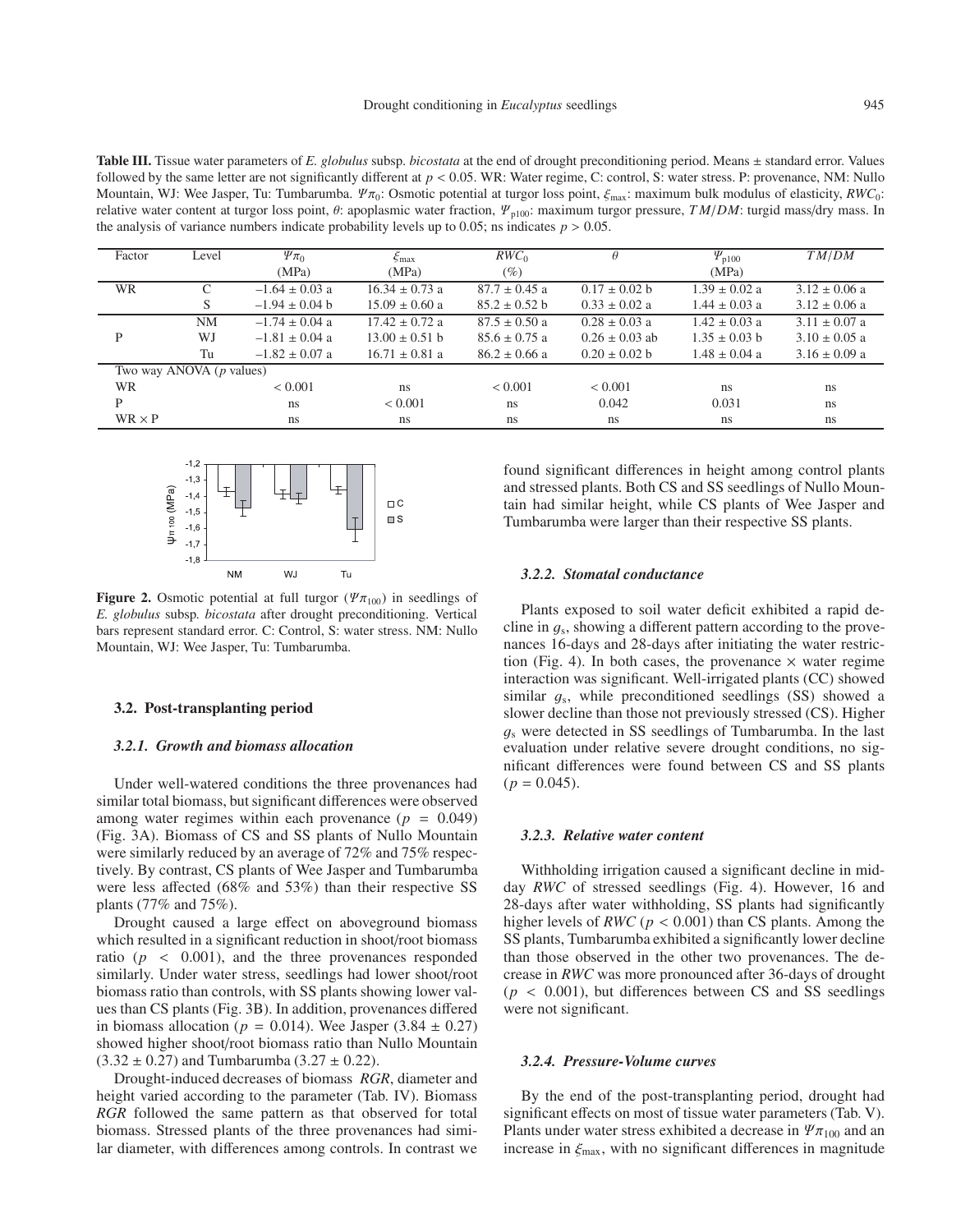

**Table IV.** Growth of *E. globulus* subsp. *bicostata* seedlings at the end of post-transplanting period, and biomass relative growth rate for that period. Means ± standard error. Values followed by different letters are significantly different at  $p < 0.05$ . WR: Water regime, CC: control, CS: water stress in transplanting period, SS: water stress in both periods. P: provenance, NM: Nullo Mountain, WJ: Wee Jasper, Tu: Tumbarumba. *RGR*: Biomass relative growth rate. In the analysis of variance numbers indicate probability levels up to 0.05; ns indicates  $p > 0.05$ .

| Treatment     | Diameter                           | Height            | <b>RGR</b>           |
|---------------|------------------------------------|-------------------|----------------------|
|               | (mm)                               | (cm)              | $(g g^{-1} d^{-1})$  |
| NM CC         | $5.4 \pm 0.1$ b                    | $38.6 \pm 1.2$ c  | $0.040 \pm 0.002$ a  |
| NM CS         | $4.1 + 0.1c$                       | $26.9 \pm 1.1$ f  | $0.013 \pm 0.001$ cd |
| NM SS         | $3.8 \pm 0.2$ c                    | $23.4 \pm 1.0$ f  | $0.010 \pm 0.002$ cd |
| WJ CC         | $6.2 + 0.2 a$                      | $52.5 \pm 1.3$ a  | $0.042 \pm 0.001$ a  |
| WJ CS         | $4.1 \pm 0.2$ c                    | $35.6 \pm 0.9$ cd | $0.015 \pm 0.002$ hc |
| WJ SS         | $3.6 + 0.2c$                       | $28.0 \pm 0.7$ f  | $0.007 \pm 0.002$ d  |
| Tu CC         | $5.8 \pm 0.1$ ab                   | $46.4 \pm 1.4$ b  | $0.035 \pm 0.002$ a  |
| Tu CS         | $3.8 \pm 0.2$ c                    | $32.3 \pm 1.3$ de | $0.020 \pm 0.004$ b  |
| Tu SS         | $3.4 \pm 0.2$ c                    | $27.4 \pm 0.4$ f  | $0.008 \pm 0.002$ cd |
|               | Two way ANOVA $(p \text{ values})$ |                   |                      |
| WR            | < 0.001                            | < 0.001           | < 0.000              |
| P             | ns.                                | ${}_{< 0.001}$    | ns                   |
| $WR \times P$ | 0.013                              | 0.048             | 0.008                |

of osmotic and elastic adjustment between CS and SS plants. Stressed plants exhibited a similar increase in  $\Psi_{p100}$ , but no change was detected in their *RWC*<sub>0</sub>. Seedlings of CS treatment showed higher  $\theta$  and lower  $TM/DM$  than SS seedlings, while Nullo Mountain had higher  $\theta$  than Wee Jasper and Tumbarumba.

## *3.2.5. Survival*

At the end of this period seedlings survival was 100% for all provenances under well watered conditions (data not shown), but water stress reduced survival rates. Mortality was more pronounced among CS seedlings. Thus, CS and SS plants of Nullo Mountain had 80% and 86% of survival, Wee Jasper, 60% and 69%, and Tumbarumba 62% and 73% respectively. Regression analysis showed relationships between survival with shoot/root biomass ratio (Fig. 5) and midday *RWC* measured 36-days after withholding irrigation (Fig. 6).

**Figure 3.** Total biomass (A) and shoot/root biomass ratio (B) in seedlings of E*. globulus* subsp. *bicostata* after transplanting period. Vertical bars represent standard error. CC: Control, CS: water stress in transplanting period, SS: water stress in both periods. NM: Nullo Mountain, WJ: Wee Jasper, Tu: Tumbarumba.

#### **4. DISCUSSION**

# **4.1. Preconditioning e**ff**ects on physiology, growth and carbon allocation**

Seedlings of *E. globulus* subsp. *bicostata* exposed to drought preconditioning experienced several changes in their physiological parameters. Plants of Tumbarumba provenance developed osmotic adjustment, a mechanism of drought adaptation in *E. globulus* [6, 15, 16, 34, 54]. This adaptive response to drought allows water to move into cells, thereby maintaining the pressure potential. But, besides the effects of osmotic and elastic properties, pressure potential depends on the interaction between these adjustments and apoplasmic water fraction [28,55]. In fact, osmotic adjustment was achieved through active solute accumulation, but the simultaneous increase in  $\theta$  fraction, which causes cell reduction, might have also promoted the lowering of the  $\Psi \pi$  in stressed-plants. This process, defined as passive osmotic adjustment, seems to have predominated during growing periods [32], and was observed previously in this species [6, 15]. The provenance with no significant osmotic adjustment (Wee Jasper) had the lowest value for  $\xi_{\text{max}}$ , which in some way can be considered a mechanism to overcome water stress by keeping cell turgidity at low relative water contents [15, 32].

At the same time seedling exposed to water stress preconditioning experienced morphological adjustments, which were consistent with those previously reported [16]. The decrease in total biomass, leaf area and shoot/root biomass ratio, as well as their physiological changes, can be associated with their drought hardening [7, 16, 34]. Small seedlings sometimes performed better than large plants under soil water deficit [21]. The structural adjustment in leaf area would imply an effective way to limit water loss, and the greater allocation to roots would inevitably improve water uptake, allowing a more favorable plant water balance and gas exchange capacity under drought [20, 49].

# **4.2. Transplanting and drought e**ff**ects on physiology, growth and survival**

Our results showed that drought preconditioning was quite effective in improving *E. globulus* subsp. *bicostata* performance transplanted under non-irrigated conditions. The effectiveness was evidenced through the higher levels of *RWC* and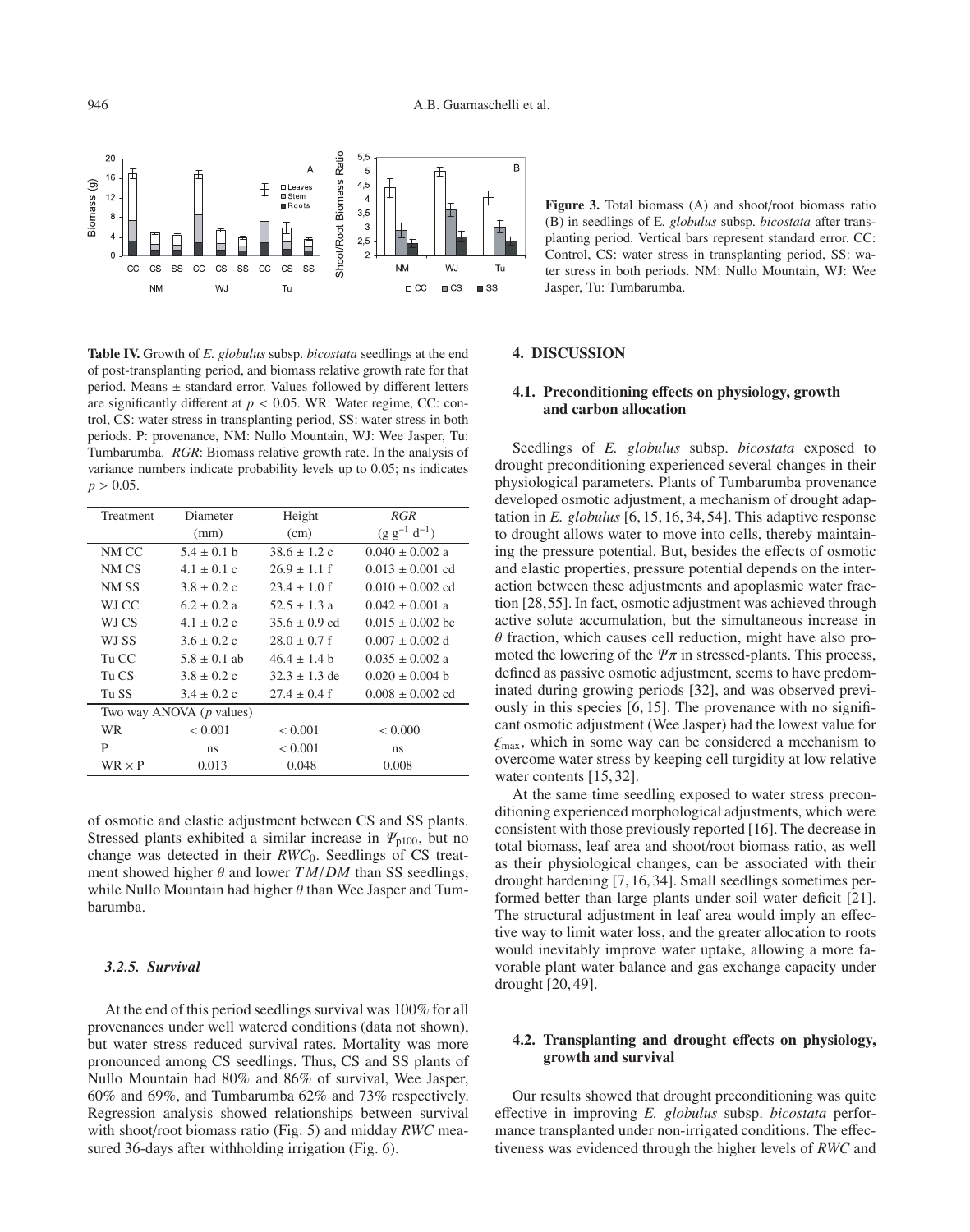

**Figure 4.** Midday relative water content (*RWC*, %) and stomatal conductance (gs) in seedlings of *E. globulus* subsp. *bicostata* over the transplanting period. Vertical bars represent standard error. CC: Control, CS: water stress in transplanting period, SS: water stress in both periods. NM: Nullo Mountain, WJ: Wee Jasper, Tu: Tumbarumba.

**Table V.** Tissue water parameters of *E. globulus* subsp. *bicostata* at the end of post-transplanting period. Means ± standard error. Values followed by different letters are significantly different at  $p < 0.05$ . WR: Water regime, CC: control, CS: water stress in transplanting period, SS: water stress in both periods. P: Provenance, NM: Nullo Mountain, WJ: Wee Jasper, Tu: Tumbarumba.  $\Psi \pi_{100}$ : Osmotic potential at full turgor,  $\Psi \pi_0$ : osmotic potential at turgor loss point,  $\xi_{\text{max}}$ : maximum bulk modulus of elasticity,  $RWC_0$ : relative water content at turgor loss point,  $\theta$ : apoplasmic water, <sup>Ψ</sup>p100: maximum turgor pressure, *T M*/*DM*: turgid mass/dry mass. In the analysis of variance numbers indicate probability levels up to 0.05; ns indicates  $p > 0.05$ .

| Factor                     | Level     | $\Psi_{\pi_{100}}$ | $\Psi$ $\pi_0$     | $\xi_{\text{max}}$ | $RWC_0$           | $\theta$          | $\Psi_{\rm p100}$ | TM/DM              |
|----------------------------|-----------|--------------------|--------------------|--------------------|-------------------|-------------------|-------------------|--------------------|
|                            |           | (MPa)              | (MPa)              | (MPa)              | (%)               |                   | (MPa)             |                    |
|                            | CC        | $-1.07 \pm 0.04$ a | $-1.30 \pm 0.05$ a | $8.7 \pm 0.58$ b   | $85.2 \pm 0.94$ a | $0.14 \pm 0.01$ b | $0.91 \pm 0.04$ b | $4.25 \pm 0.15$ a  |
| WR                         | <b>CS</b> | $-1.37 \pm 0.03$ b | $-1.68 \pm 0.04$ b | $11.7 \pm 0.70$ a  | $85.6 \pm 0.43$ a | $0.21 \pm 0.02$ a | $1.16 \pm 0.06$ a | $3.66 \pm 0.17$ b  |
|                            | SS.       | $-1.44 \pm 0.02$ b | $-1.78 \pm 0.03$ b | $11.3 \pm 0.55$ a  | $83.6 \pm 1.03$ a | $0.14 \pm 0.01$ b | $1.24 \pm 0.05$ a | $3.76 \pm 0.18$ ab |
|                            | NM.       | $-1.31 \pm 0.05$ a | $-1.61 \pm 0.07$ a | $10.9 \pm 0.74$ a  | $85.3 \pm 0.69$ a | $0.22 \pm 0.02$ a | $1.10 \pm 0.05$ a | $3.85 \pm 0.17$ a  |
| P                          | WJ        | $-1.31 \pm 0.06$ a | $-1.60 \pm 0.07$ a | $10.6 \pm 0.74$ a  | $84.7 \pm 0.61$ a | $0.14 \pm 0.01$ b | $1.11 \pm 0.07$ a | $3.79 \pm 0.23$ a  |
|                            | Tu        | $-1.26 \pm 0.06$ a | $-1.55 \pm 0.08$ a | $10.2 \pm 0.71$ a  | $84.3 \pm 1.20$ a | $0.14 \pm 0.01$ b | $1.10 \pm 0.07$ a | $4.04 \pm 0.14$ a  |
| Two way ANOVA $(p$ values) |           |                    |                    |                    |                   |                   |                   |                    |
| WR                         |           | < 0.001            | ${}< 0.001$        | 0.002              | ns                | ${}< 0.001$       | < 0.001           | 0.046              |
| P                          | ns        | ns                 | ns                 | ns.                | < 0.001           | <sub>ns</sub>     | ns                | <sub>ns</sub>      |
| $WR \times P$              | ns.       | <sub>ns</sub>      | ns.                | ns.                | <sub>ns</sub>     | ns                | <sub>ns</sub>     | <sub>ns</sub>      |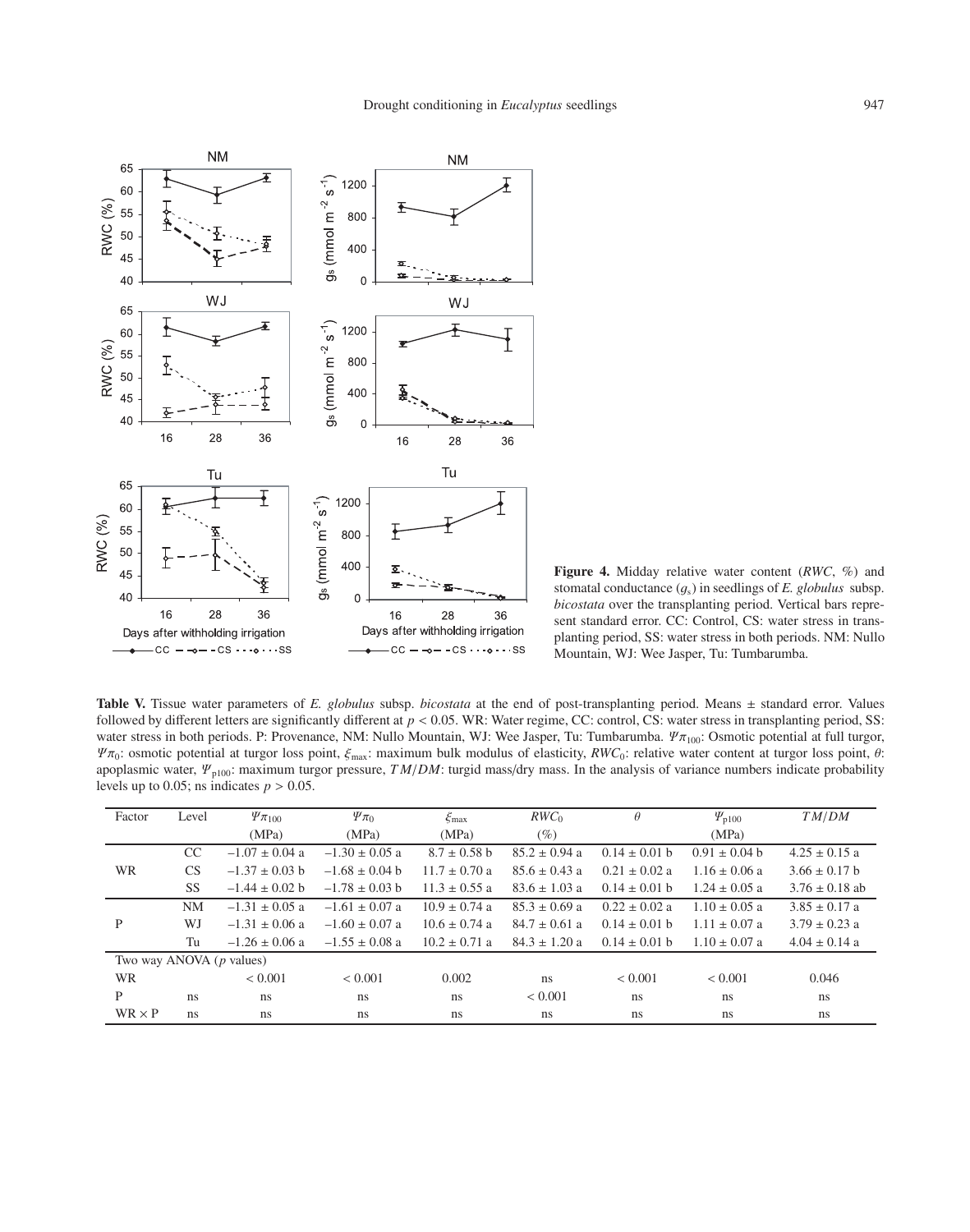

**Figure 5.** Relationship between survival and shoot/root biomass ratio 36-days after transplanting in seedlings of *E. globulus.* subsp. *bicostata* Each point represents the mean value of five observations of each water stressed treatment. Open symbols: CC plants values; not included in the fitted line.

 $g<sub>s</sub>$  detected in SS plants during almost one month after withholding irrigation, and observed particularly in Tumbarumba. Indeed, the maintenance of water status and  $q_s$  are relevant factors for successful establishment of tree seedlings [3]. It is likely that the better performance of SS seedlings was mediated by their previous adjustments in morphology, carbon allocation, and physiology. All factors might have improved water absorption and restricted transpiration improving seedlings behavior during the first stages of this period.

But, the advantage of preconditioning did not last for the whole period after planting. In the last 10-days, under severe drought conditions, CS and SS plants performed similarly, having very low water status. When the second drought period ended, CS and SS seedlings displayed similar tissue water parameters, with few differences among them. The simultaneous osmotic and elastic adjustments lead to a significant increase in  $\Psi_{\text{p100}}$  of stressed plants. Both mechanisms contribute to increase the  $\Psi_w$  gradient between plant and soil, promoting water uptake at low soil water potential [32, 46], in agreement with a previous report in potted-plants of *E. globulus* [34]. The lower tissue elasticity and the higher level of osmotic adjustment observed at the end of this stage compared to those detected at the preconditioning period, could be associated to the greater severity of the drought imposed after transplanting [16]. High bulk modulus of elasticity has been related to processes of cell maturation [34]. Decrease in tissue elasticity has been identified in several species of *Eucalyptus* as a mechanism contributing to turgor maintenance under drought conditions [15, 56, 57], and after drought periods during wintertime [15]. Recently Clifford et al. [4] proposed that in species with high osmotic adjustment capacity, it is more advantageous to have rigid cell walls as these may facilitate the maintenance of cell integrity during the rehydration occurring after the drought ends. In contrast to SS plants, CS plants experienced an increase in the  $\theta$  and a decrease in *T M*/*DM*, facts that probably facilitated their osmotic adjustment capacity [6,32]. It has been suggested that this change is a strategy for plant turgor maintenance under short-term water stress [52, 55].

The results of the present experiment revealed that preconditioning did not have a clear effect on seedlings growth after transplanting in spite of the fact that drought hardening triggered several traits associated with drought tolerance, related



**Figure 6.** Relationship between survival and *RWC* 36-days after transplanting in seedlings of *E. globulus.* subsp. *bicostata* Each point represents the mean value of five observations of each treatment.

to plant survival and growth [13, 44]. Thus, drought conditions affected CS as well as SS plants. A large change occurred in CS plants, which exposed for the first time to soil water deficit, experienced a significant decrease in growth and in their shoot/root biomass ratio almost reaching SS values. Probably stress after transplanting was too severe, adaptations triggered by preconditioning were overrun and growth was strongly reduced.

A successful establishment is characterized by high rates of survival and growth [3, 13]. Preconditioning had a positive effect on survival level. Present results are similar to those informed by Villar Salvador et al. [53] in oak seedlings. It is clear under severe drought conditions, plants generally adopt conservative strategies to avoid serious damage, which sometimes hinder growth, and survival is generally mediated by maintenance of hydraulic conductance [7]. Survival was inversely correlated with shoot/root biomass ratio. As observed previously a greater allocation to root growth improves seedling survival [8, 20]. Midday *RWC* was also closely correlated with survival, similarly to Mena-Petite et al. conclusions [29]. These results confirm that both traits can be considered reliable indicators of initial survival [13].

#### **4.3. Provenance di**ff**erences**

Several studies have revealed variability in physiological and morphological responses to water stress among provenances of *Eucalyptus* from different locations [11, 26, 43]. But sometimes, species with a broad geographical distribution does not show physiological variability [17]. Differences in the osmotic adjustment capacity were observed among provenances of several *Eucalyptus* [25, 42], between and within subspecies of *E. globulus* [15, 54], as well as among clones of *<sup>E</sup>*. *globulus* subsp. *globulus* [34]. After preconditioning we detected osmotic adjustment in seedlings of Tumbarumba, which is indicative of inter-provenance variation in *E. globulus* subsp. *bicostata*.

Many authors observed positive effects of osmotic adjustment on gas exchange [16, 34, 57]. These effects, previously observed in pot-grown plants of blue gum [16], were also valid after transplanting: Tumbarumba maintained the highest levels of <sup>g</sup><sup>s</sup> and *RWC* both at the end of preconditioning and during the first weeks after plantation, probably as a consequence of its osmotic adjustment capacity.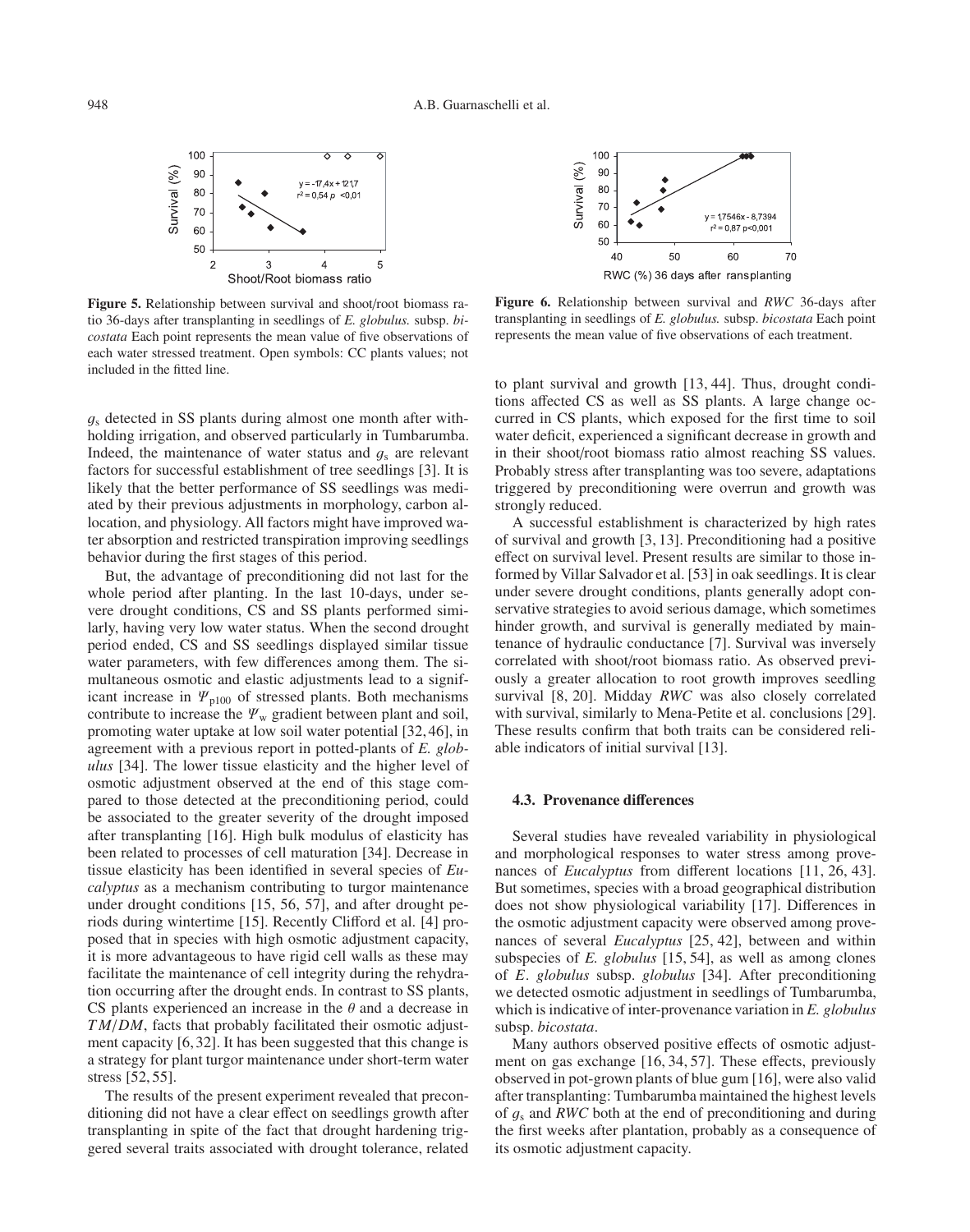Nullo Mountain and Wee Jasper irrespective of their previous adjustments in morphology displayed a sharper decline in <sup>g</sup><sup>s</sup> and *RWC*, showing a more conservative strategy than Tumbarumba.

The extended and severe water stress imposed during the post-transplanting period triggered consistent differences in the physiology and morphology of the three provenances, detected mainly among CS plants. Wee Jasper and Tumbarumba showed the highest values in several growth characteristics. Nullo Mountain plants, irrespective of the water regime, had the smallest *SLA*, which generally leads to a lower water loss per unit of leaf dry mass [1], and the lowest shoot/root biomass ratio, which should enhance survival capability during drought periods [26]. It also showed the lowest values of diameter and height under well watered conditions. Therefore this provenance favored survival over growth showing lower levels and dry mass *RGR*.

Drought resistance has been associated with low annual rainfall at seed origin, and the distribution of the species of *Eucalyptus* is influenced by drought resistance [24,26,27,54]. In this study, neither the magnitude of osmotic adjustment capacity nor absolute values of  $\Psi \pi_{100}$  and levels of stomatal activity were related to the dryness of the sites of origin [57].

Despite its growth responses, Nullo Mountain was quite well adapted to drought survival, which can be taken as indicative of a high drought tolerance, consistent with its dry natural habitat (Tab. I). The other two provenances, adapted to mesic conditions (Tab. I), exhibited mechanisms of drought adaptation that seemed to favor seedling growth rather than survival [27, 31]. But, to assess more accurately the relationships among seedlings responses to drought and the dryness of seed origin it would be necessary to study a larger number of provenances of *E. globulus* subsp. *bicostata*.

#### **5. CONCLUSIONS**

This study showed that drought preconditioned plants of *E. globulus* subsp. *bicostata* exhibited a better performance than non-conditioned seedlings in response to drought after transplanting. But, preconditioning had a positive effect on seedlings physiology as far as drought was not to severe; and it also improved their ability to survive water stress even though the drought severity imposed after plantation strongly reduced growth. Better performance of preconditioned seedlings during the initial phases after transplanting was facilitated by their lower shoot/root biomass ratio and lower leaf area, as well as, by their osmotic adjustment capacity. Morphological and physiological changes observed in non-conditioned plants helped them to withstand water stress conditions at later stages. Inter-provenance differences were found in several morphological and physiological traits in response to drought. However it was not possible to relate these differences to the dryness of the seed origin. These results support the expectation suggested in a previous work that preconditioned seedlings would tolerate water stress better than non-conditioned plants and would have greater chances of survival during the establishment in sites where water is a limiting factor.

**Acknowledgements:** This research was supported by grants from FONCyT (PIP 1495) and CONICET (BID 802 OC-AR). We are grateful to Efraín Snirman and Germán Raute for their technical assistance. Thanks are also extended to Gerald Stanhill and to two anonymous reviewers for their critical and constructive comments on the previous version of the manuscript.

#### **REFERENCES**

- [1] Abrams M.D., Kubiske M.E., Mostoller S.A., Relating wet and dry year in ecophysiology to leaf structure in contrasting temperature tree species, Ecology 75 (1994) 123–133.
- Beadle C.L., Ludlow M.M.P., Honeysett J.L., Water relations, in: Hall D.O., Scurlock J.M.O., Bolhar-Nordencampf H.R., Leegood R.C., Long S.P. (Eds.), Photosynthesis and production in a changing environment: A field and laboratory manual, Chapman and Hall, London, 1993, pp. 113–128.
- [3] Burdett A.N., Physiological processes in plantation establishment and the development of specification for forest planting stock, Can. J. For. Res. 20 (1990) 415–427.
- [4] Clifford S.C., Arndt S.K., Corlett J.E., Joshi S., Sankhla N., Popp M., Jones H.G., The role of solute accumulation, osmotic adjustment and changes in cell wall elasticity in drought tolerance in *Ziziphus mauritiana* (Lamk.), J. Exp. Bot. 49 (1998) 967–977.
- [5] Close D.J., Beadle C.L., Brown P.H., The physiological basis of containerized tree seedlings 'transplant shock': a review, Aust. For. 68 (2005) 112–120.
- [6] Correia M.J., Torres F., Pereira S.J., Water and nutrient supply regimes and the water relations of juvenile leaves of *Eucalyptus globulus*, Tree Physiol. 5 (1989) 459–471.
- [7] Costa e Silva F., Shvaleva A., Maroco J.P., Almeida M.H., Chaves M.M., Pereira J.S., Responses to water stress in two *Eucalyptus globulus* clones differing in drought tolerance, Tree Physiol. 24 (2004) 1165–1172.
- [8] Cregg B.M., Carbon allocation, gas exchange, and needle morphology of *Pinus ponderosa* genotypes known to differ in growth and survival under imposed drought, Tree Physiol. 14 (1994) 883–898.
- [9] Edwards R.R., Dixon M.A., Mechanisms of drought response in *Thuja occidentalis* L., I. Water stress conditioning and osmotic adjustment, Tree Physiol. 15 (1995) 121–127.
- [10] Fan S., Blake T.J., Blumwald E., The relative contribution of elastic and osmotic adjustment to turgor maintenance of woody plants, Physiol. Plant. 90 (1994) 414–419.
- [11] Gibson A., Hubick K.T., Bachelard E.P., Effects of abscisic acid on morphological and physiological responses to water stress in *Eucalyptus camaldulensis* seedlings, Aust. J. Plant Physiol. 18 (1991) 153–164.
- [12] Grossnickle S.C., Importance of root growth in overcoming planting stress, New For. 30 (2005) 273–294.
- [13] Grossnickle S.C., Folk R.S., Stock quality assessment: Forecasting survival and performance on a reforestation site, Tree Planter's Note 44 (1993) 113–121.
- [14] Grossnickle S.C., Folk R.S., Determining field performance potential with the use of limiting environmental conditions, New For. 13 (1997) 121–138.
- [15] Guarnaschelli A.B., Garau A.M., Lemcoff J.H., Tissue water relations in *Eucalyptus globulus* subsp. *maidenii,* in: Proceedings IUFRO international symposium Developing eucalypts for the future, Valdivia, Chile, 2001, p. 65.
- [16] Guarnaschelli A.B., Lemcoff J.H., Prystupa P., Basci S.O., Responses to drought preconditioning in *Eucalyptus globulus* Labill. provenances, Trees 17 (2003) 501–509.
- [17] Gyenge J.E., Fernández M.E., Dalla Salda G., Schlichter T., Leaf and whole-plant water relations of the Patagonian conifer *Austrocedrus chilensis* (D. Don) Pic. Ser. et Bizzarri: implications on its drought resistance capacity, Ann. For. Sci. 62 (2005) 297– 302.